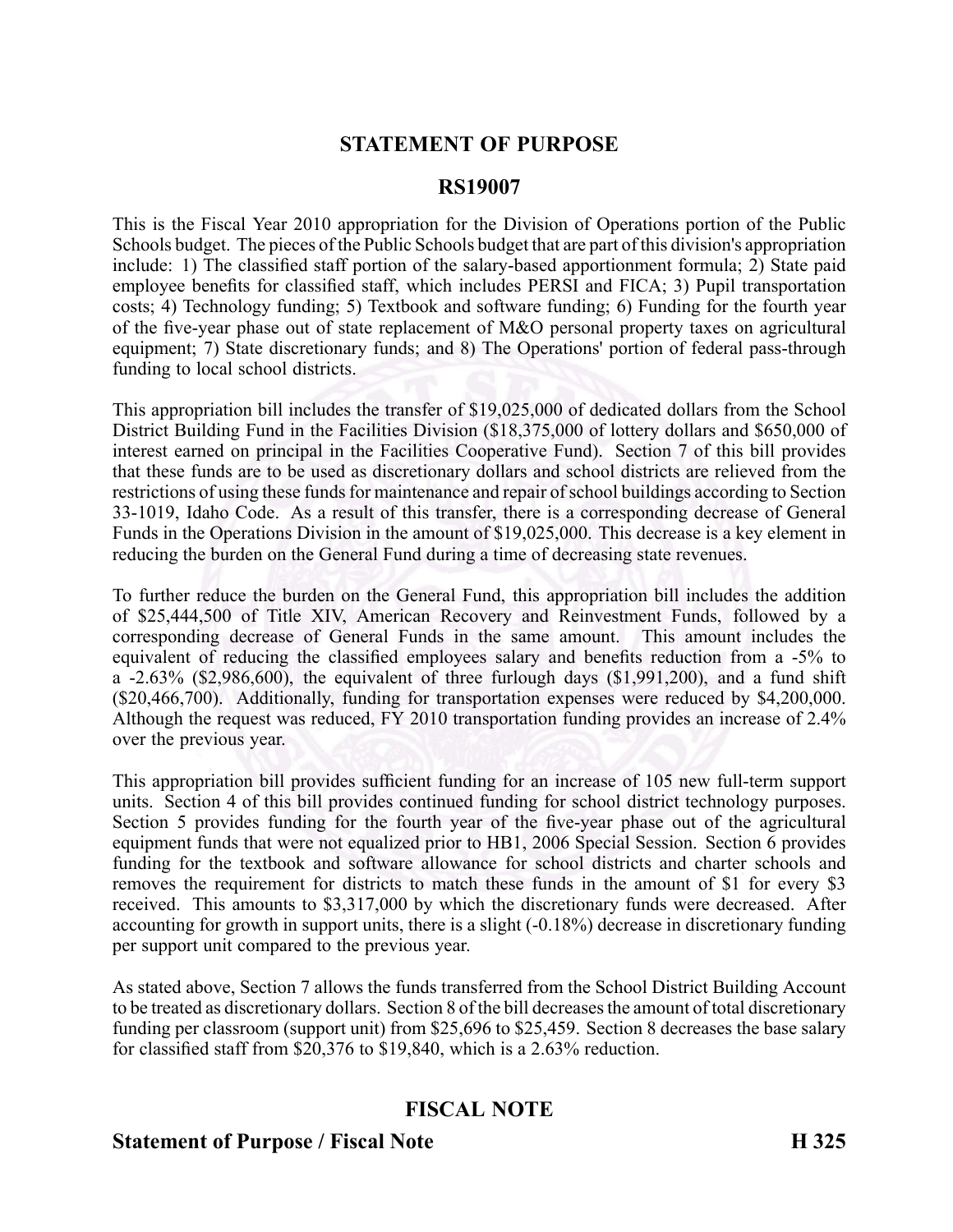|        | FY 2009                                                  |               |                                               |                             |
|--------|----------------------------------------------------------|---------------|-----------------------------------------------|-----------------------------|
|        |                                                          | Original      | FY 2010                                       | Div. of                     |
|        |                                                          | Approp.       | Approp.                                       | <b>Operations</b>           |
| I.     | <b>STATE APPROPRIATION</b>                               |               |                                               |                             |
| А.     | <b>Sources of Funds</b>                                  |               |                                               |                             |
| 1.     | General Fund                                             |               | \$1,418,542,700 \$1,309,215,200 \$488,455,700 |                             |
| 2.     | <b>Dedicated Funds</b>                                   | \$62,405,700  | \$63,825,900                                  | \$56,825,900                |
| За.    | <b>Title XIV ARRA Federal Stimulus Funds</b>             | \$0           | \$60,635,400                                  | \$25,444,500                |
| $3b$ . | Federal Funds (includes \$54.4 M of Title VIII ARRA)     | \$215,000,000 | \$269,383,000                                 | \$8,000,000                 |
| 4.     | <b>TOTAL STATE APPROPRIATIONS</b>                        |               | \$1,695,948,400 \$1,703,059,500 \$578,726,100 |                             |
|        | <b>General Fund Percent Increase:</b>                    | 3.7%          | $-7.7%$                                       | $-9.5%$                     |
|        | <b>Total Funds Percent Increase:</b>                     | 3.1%          | 0.4%                                          | $-0.9%$                     |
| Ш.     | <b>PROGRAM DISTRIBUTION</b>                              |               |                                               |                             |
| Α.     | <b>Statutory Requirements</b>                            |               |                                               |                             |
| 1.     | Transportation                                           | \$72,277,700  | \$74,001,600                                  | \$74,001,600                |
| 2.     | <b>Border Contracts</b>                                  | \$1,100,000   | \$1,100,000                                   | \$0                         |
| 3.     | <b>Exceptional Contracts/Tuition Equivalents</b>         | \$5,884,300   | \$5,884,300                                   | \$0                         |
| 4.     | Program Adjustments                                      | \$0           | \$0                                           | \$0                         |
| 5.     | Programs for Expectant or Delivered Mothers              | \$550,000     | \$550,000                                     | \$0                         |
| 6.     | Salary-based Apportionment                               | \$802,743,300 |                                               | \$782,650,200 \$104,718,000 |
| 7.     | <b>Teacher Incentive Award</b>                           | \$219,600     | \$219,600                                     | \$0                         |
| 8.     | <b>State Paid Employee Benefits</b>                      | \$144,314,800 | \$140,690,200                                 | \$18,824,700                |
| 9.     | <b>Early Retirement Program</b>                          | \$4,000,000   | \$2,000,000                                   | \$0                         |
| 10.    | <b>Bond Levy Equalization</b>                            | \$16,500,000  | \$17,900,000                                  | \$0                         |
| 12.    | School Facilities Funding (Lottery)                      | \$17,250,000  | \$0                                           | \$0                         |
| 13.    | <b>School Facilities Maintenance Match</b>               | \$3,000,000   | \$0                                           | \$0                         |
| 14.    | Idaho Safe & Drug-Free Schools                           | \$7,000,000   | \$7,000,000                                   | \$0                         |
| 15     | <b>Sub-total -- Statutory Requirements</b>               |               | \$1,077,969,200 \$1,036,995,900 \$197,544,300 |                             |
| В.     | <b>Other Program Distributions</b>                       |               |                                               |                             |
| 1.     | Technology                                               | \$9,150,000   | \$9,150,000                                   | \$9,150,000                 |
| 2.     | Idaho Reading Initiative                                 | \$2,800,000   | \$2,800,000                                   | \$0                         |
| 3.     | Limited English Proficiency (LEP)                        | \$6,040,000   | \$6,040,000                                   | \$0                         |
| 4.     | Gifted & Talented (Adv. Opportunity Teacher<br>Training) | \$1,000,000   | \$1,000,000                                   | \$0                         |
| 5.     | <b>Classroom Supplies</b>                                | \$5,379,500   | \$4,686,300                                   | \$0                         |
| 6.     | <b>Textbook Allowance</b>                                | \$9,950,000   | \$5,970,000                                   | \$5,970,000                 |
| 7.     | <b>ISAT Remediation</b>                                  | \$5,000,000   | \$5,000,000                                   | \$0                         |
| 8.     | Development of Concurrent Credit Education               | \$50,000      | \$0                                           | \$0                         |
| 9.     | Math Initiative                                          | \$3,972,500   | \$3,972,500                                   | \$0                         |

# **Statement of Purpose / Fiscal Note H 325**